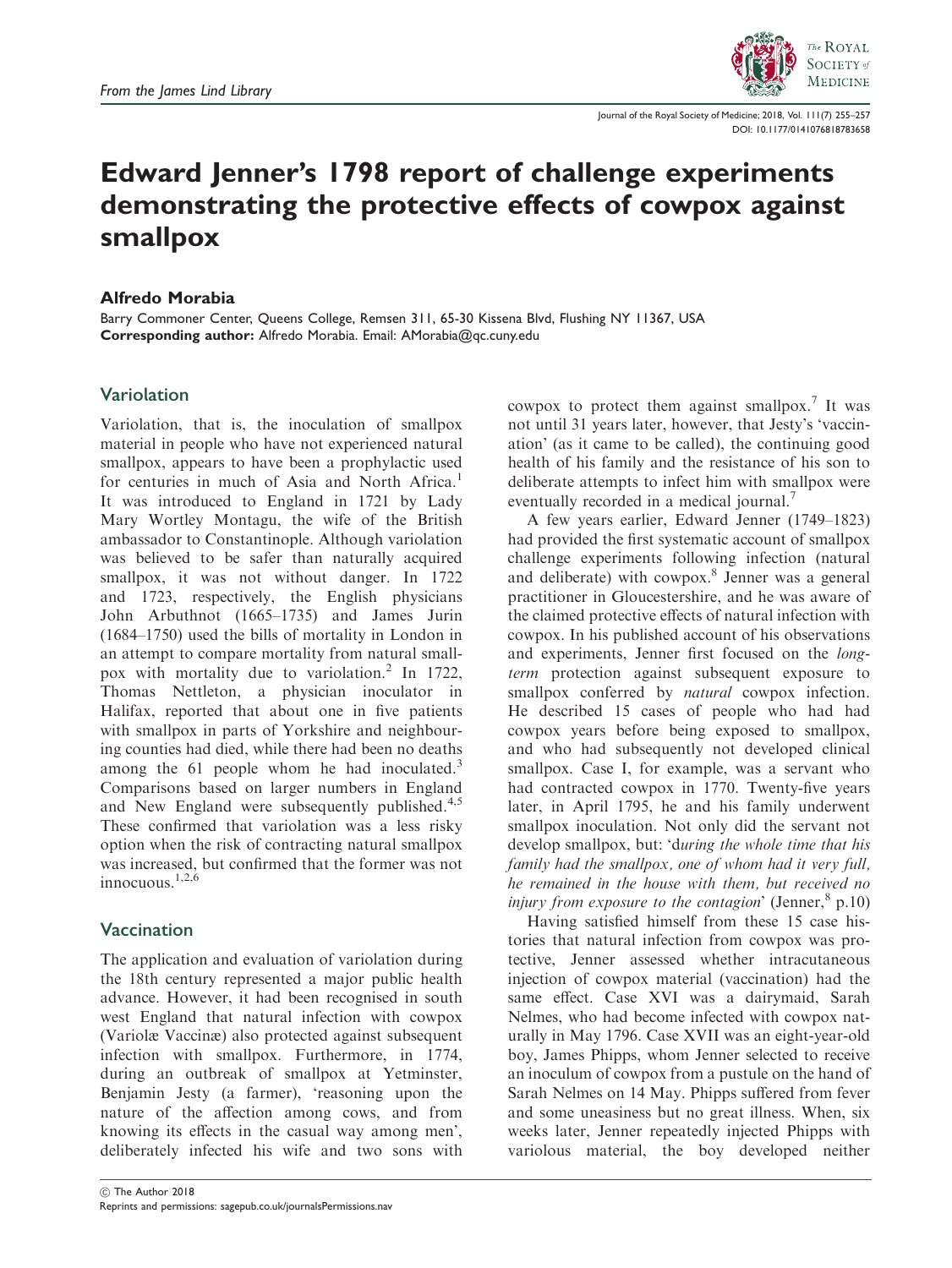a pustule at the inoculation site nor the symptoms generally associated with variolation.<sup>9</sup> At this stage, Jenner still lacked the evidence needed to convince his peers that the only possible interpretation for the absence of clinical smallpox in James Phipps after vaccination followed by variolation was that the vaccine had been protective. Indeed, the Royal Society rejected a paper on the topic he submitted in  $1797$ .<sup>10</sup>

## Transfer of effective inoculum from one vaccinated child to another

Jenner resumed his observations and experiments in March 1798, when cowpox broke out again. In Cases XVIII and XIX, he describes inoculating two fiveyear old boys on the same day: John Baker, with material from a pustule on the hand of a servant who had contracted the disease from the heel of an infected horse; and William Summers, with matter taken from the nipples of an infected cow. In his accounts of Cases XX to XXIII, Jenner showed that vaccination could 'take' with material transferred from one child to another after serial transfers through four generations.

The pustules which arose in consequence so much resembled, on the twelfth day, those appearing from the infection of variolous matter, that an experienced inoculator would scarcely have discovered a shade of difference at that period. Experience now tells me that almost the only variation which follows consists in the pustulous fluids remaining limpid nearly to the time of its total disappearance; and not, as in the direct smallpox, becoming purulent. (Jenner,  $8$  p. 815 /id, Case XXI)

These 'cross-vaccinations' demonstrated that 'the [cowpox] matter on passing from one subject to another lost nothing of its original properties' (Jenner, $8$  p. 44). Furthermore, Jenner showed that immunity had resulted in William Summers (Case XIX) and William Pead (Case XXI) by inoculating them with variolous material.

#### The impact of Jenner's report

Jenner did not resubmit an amended text to the Royal Society. In 1798, he published his Inquiry privately, claiming that: 'I presume it may be unnecessary to produce further testimony in support of my assertion that the cow-pox protects the human constitution from the infection of the smallpox' (Jenner, $8$  p. 45).

We will never know whether the Royal Society would have accepted a further submission, but others were ready for it. Publication was followed by campaigns of mass vaccination in the 19th century and these had a dramatic impact on population mortality from smallpox. For example, Figure 99 in William Osler's<sup>11</sup> book The Evolution of Modern Medicine presents the data available from the Prussian army, showing that mortality from smallpox nearly vanished a few years after the introduction of vaccination in 1834, and did so after 1865 when vaccination became compulsory by law. One hundred and two years after Jenner's publication, mass vaccination led to the eradication of smallpox ([http://en.](http://en.wikipedia.org/wiki/Smallpox#Eradication) [wikipedia.org/wiki/Smallpox#Eradication](http://en.wikipedia.org/wiki/Smallpox#Eradication)).

#### **Declarations**

Competing Interests: None declared

Funding: This work was supported by grant 1G13LM010884- 01A1 from the National Library of Medicine.

Ethics approval: Project approved by the Ethical Committee of Queens College, CUNY.

Guarantor: AM.

Contributorship: Sole authorship.

Acknowledgements: I am grateful to Arthur Boylston for comments on earlier drafts of this commentary.

Provenance: Invited article from the James Lind Library.

#### **References**

- 1. Huth EJ. Quantitative evidence for judgments on the efficacy of inoculation for the prevention of smallpox: England and New England in the 1700s. The James Lind Library. See<www.jameslindlibrary.org> (2005, last checked 31 May 2018).
- 2. Boylston AW. Thomas Nettleton and the dawn of quantitative assessments of the effects of medical interventions. The James Lind Library. See [www.](www.jameslindlibrary.org) [jameslindlibrary.org](www.jameslindlibrary.org) (2010, last checked 31 May 2018).
- 3. Nettleton T. Part of a letter from Dr. Nettleton, physician at Halifax, to Dr. Jurin, R. S. Sec concerning the inoculation of the small pox, and the mortality of that distemper in the natural way. Philos Trans R Soc London 1722; 32: 209–212.
- 4. Boylston Z. Historical Account of the Small-pox Inoculated in New-England, Upon all sorts of Persons, Whites, Blacks, and of All Ages and Constitutions. London: Printed for S. Chandler, 1726.
- 5. Scheuchzer JG. An Account of the Success of Inoculating the Small-pox in Great Britain, for the Years 1727 and 1728: With a Comparison Between the Mortality of the Natural Small-pox, and the Miscarriages in that Practice; as Also Some General Remarks on its Progress and Success, Since its First Introduction. London: J. Peele, 1729.
- 6. Boylston AW and Williams AE. Zabdiel Boylston's evaluation of inoculation against smallpox. The James Lind Library. See<www.jameslindlibrary.org> (2008, last checked 31 May 2018).